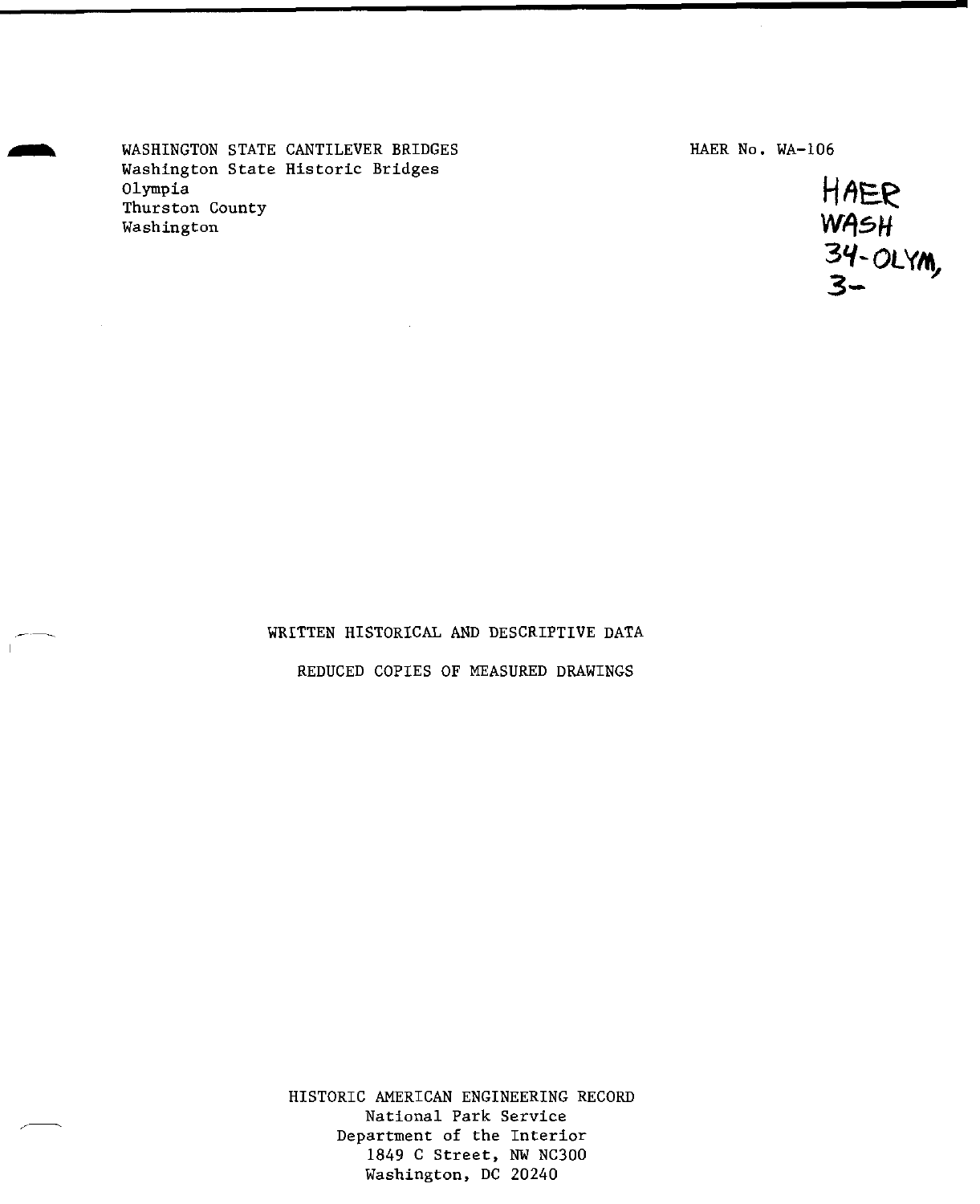### HISTORIC AMERICAN ENGINEERING RECORD

*WASHINGTON STATE CANTILEVER BRIDGES 1927-1941*

### HAER No. WA-106

Olympia, Thurston County

## Robert W. Hadlow, Ph.D., Historian November 1993

Since the turn of the century, the steel cantilever truss bridge has played a significant role in spanning wide or treacherous water crossings in the state of Washington. Its very form is important: where steel truss anchor arms connected to points on the shore support truss panels projecting or cantilevering outward from piers over the water. These cantilever arms, in turn, were either connected at mid-span or more commonly supported or suspended a simple truss between them.

The seven bridges included in this study and in individual reports are either one-of-a-kind structures, or representative of types used in the state of Washington during a particular period. All but two span the Columbia River, or major streams that make up the Columbia River system, whose drainage includes eastern Washington, Northern and central Idaho, southeastern Oregon, western Montana, and southeastern British Columbia. The bridges are: the Snake River Bridge at Lyons Ferry (1927 and 1968), HAER No. WA-88; the Longview Bridge (1930), HAER No. WA-89; the Aurora Avenue Bridge (1932), HAER No. WA-107; the Deception Pass Bridge (1935), HAER No. WA-103; the Columbia River Bridge at Grand Coulee Dam (1935), HAER No. WA-102; the Columbia River Bridge at Kettle Falls (1941), HAER No. WA-91; and the Spokane River Bridge at Fort Spokane (1941), HAER No. WA-113.

In the late nineteenth century, the steel cantilever truss bridge became a standard design type favored by railroads because of its capability to span much greater distances than simple trusses and consequently reducing the need for costly piers. Cantilevers are advantageous for deep gorges or wide, fast-flowing rivers where scaffolding is impossible to build. But Carl Condit, a noted engineering history authority, believed that late-nineteenthcentury American steel cantilever truss bridges were "the ugliest examples of pure empirical forms at the time." They had evolved to the point in 1935 that he "ranked [them] among the handsomest of all bridges."<sup>1</sup>

The Snake River Bridge at Lyons Ferry is a good example of early twentieth-century steel through cantilever design with sloped top and bottom chords. It looks like an amalgam of several spans with its suspended Parker truss at mid-stream presenting a definite break in structural form from the heavily-braced anchor

HAER<br>WASH *W-OLtm*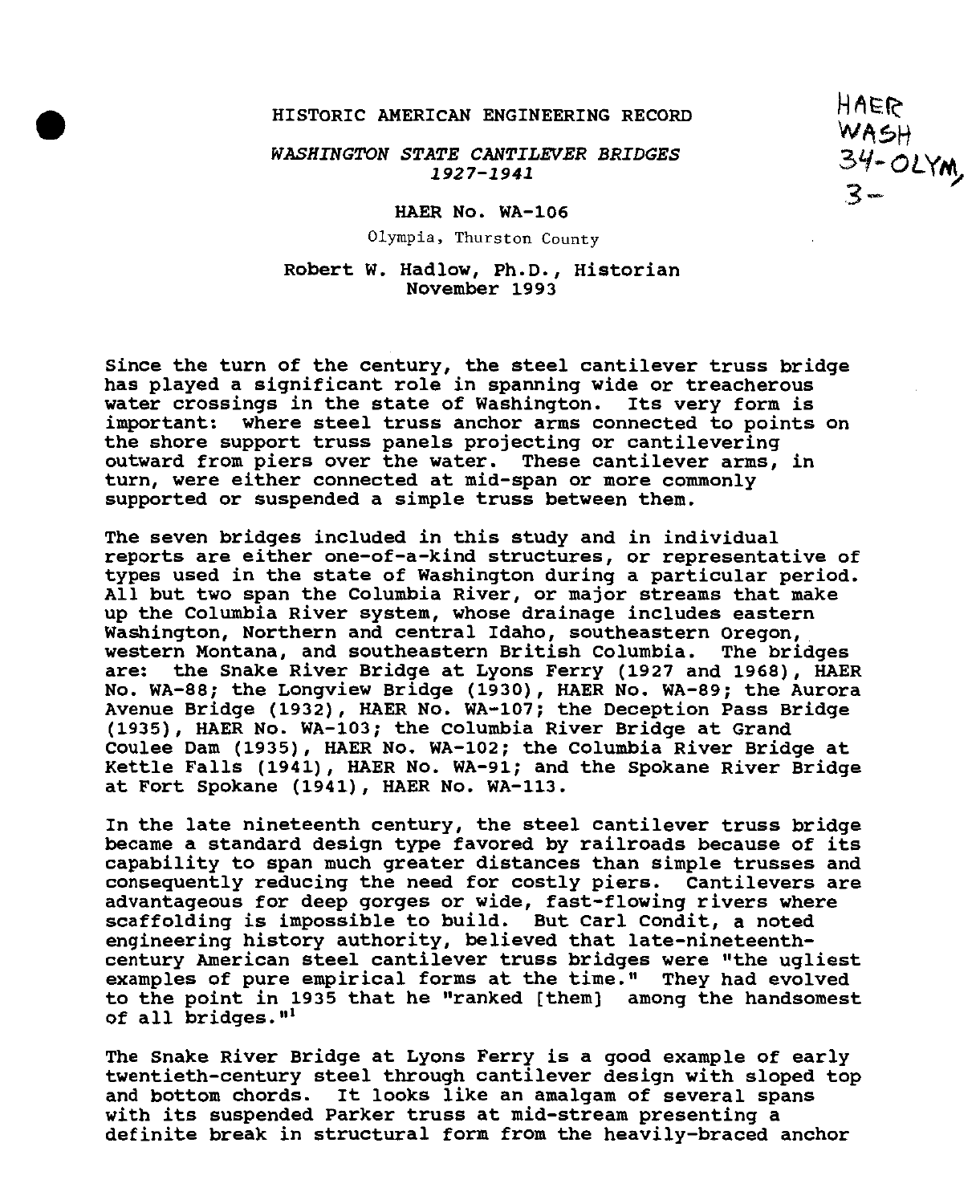and cantilever spans. The bridge's original site was near Vantage, where the North Central Highway met ferry landings on the Columbia after dropping down to the river elevation from the high surrounding plateau. The river at this point was 2,500' wide at high water and 800' wide at low water, with a swift 55' deep channel. Combined with marginal pier foundations, these conditions necessitated building a structure consisting of many short approach spans with several bents to disperse dead load. and a long cantilevered mid-section to avoid costly and impracticable falsework for arch spans.<sup>2</sup>

The Washington Department of Highways-designed steel anchor spans and cantilever spans have sloped top and bottom chords for structural balance. This arrangement, instead of a horizontal bottom chord, also permitted using shorter main piers, reducing the amount of concrete needed but still achieving a 70' clearance at mid-channel for shipping traffic on the river. The suspended span is connected to the cantilevers through sliding joints, in part used during erection and later to provide for structural expansion and contraction due to temperature changes and live<br>load. The contractor, Kuckenberg-Wittman Company of Portland. The contractor, Kuckenberg-Wittman Company of Portland, bid \$628,496.25 to build the carbon steel main spans and approaches.<sup>3</sup>

The Washington Department of Highways dismantled the bridge in the early 1960s to make way for rising waters behind Wanapum Dam on the Columbia. It re-erected the steel portions at Lyons Ferry, on the Snake River, in 1968, where rising waters behind Lower Monumental Dam made the stream-powered ferry impracticable. New piers, road deck, and safety barriers were the only modification made to the bridge while maintaining its historical and structural integrity.

Washington's next cantilever structure was the Longview Bridge<br>built in the late 1920s on the lower Columbia River. The Strauss built in the late 1920s on the lower Columbia River. Engineering Corporation of Chicago, Illinois, completed plans for the bridge, spanning between Longview, Washington, and Rainier, Oregon, in 1927. The design complied with a federal permit stipulating that the bridge be built to accommodate a clear channel width of 1,000'. In addition, it gave a 185' minimum vertical clearance at the channel piers and 195' at mid-span. The structure's extremely long and tall cantilevered portion and unusually long anchor arms were required to comply with the permit's order to construct only one pier between the main channel and the Longview pier-head line. This was because Longview's nearby commercial rival, Portland, Oregon, wished to halt construction of any bridge over the Columbia at Longview to prevent consumers from shopping there instead of Portland. It petitioned the federal government to set unrealistic height and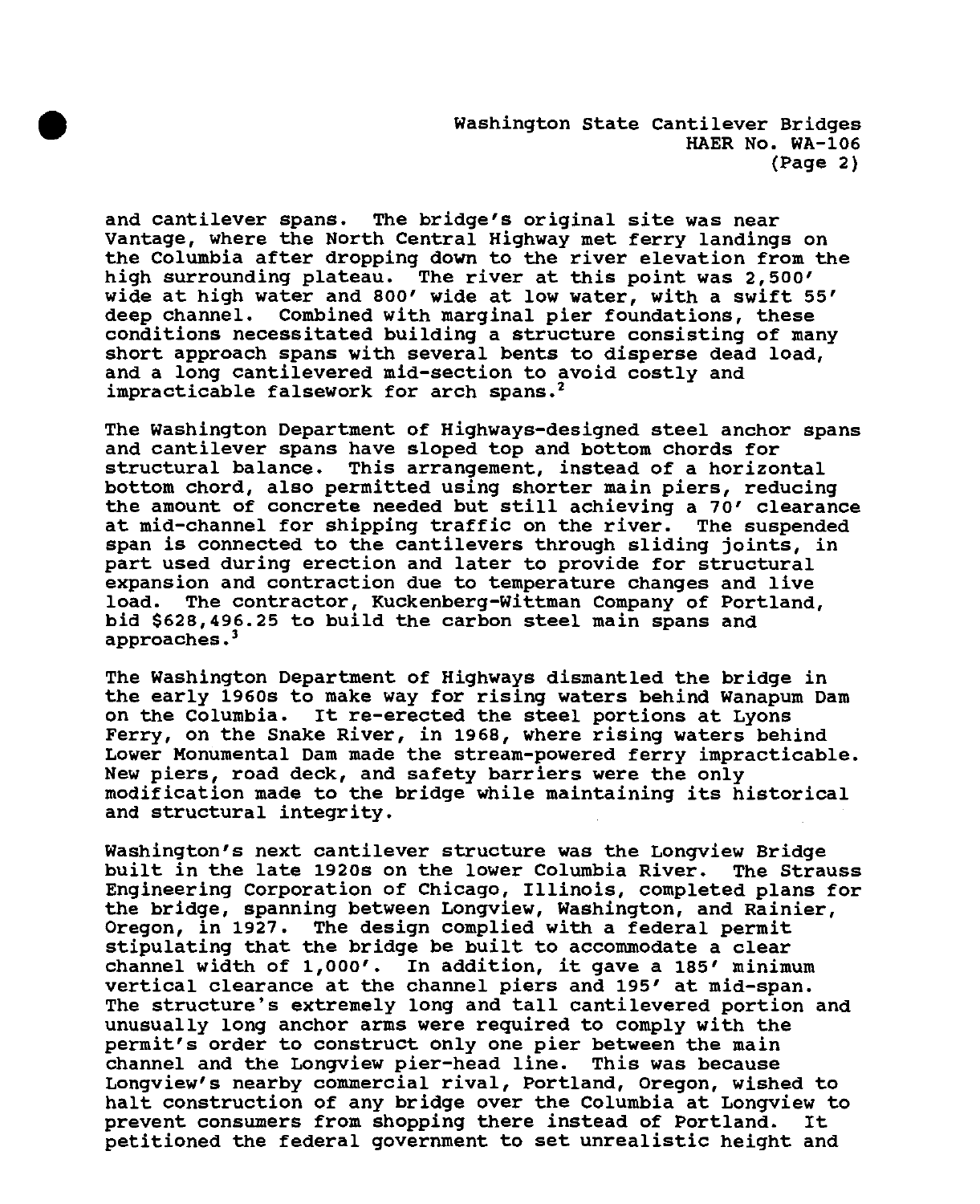width requirements for the approved design with hopes that the bridge would be too costly to construct. Entrepreneurs built it anyway. 4

The Longview Bridge was a record-setting structure. The 1,200' central section was the longest of any cantilever in North America. Its closest competitors at the time of construction were the Strauss-designed Montreal South Shore Bridge in Montreal, Quebec, Canada, with its 1,000' cantilevered section; and the Monongahela River Bridge in Pittsburgh, Pennsylvania, with its 812' cantilevered section.<sup>5</sup>

On 5 June 1929, the first steel was placed on the Oregon side. The last rivet on the bridge was driven on <sup>7</sup> March 1930. Concrete paving on the cantilevered and suspended spans was poured shortly thereafter and the bridge opened for traffic on the 29th. Joseph Strauss's design called for 12,500 tons of structural silicon steel. Bethlehem Steel fabricated 6,000 tons at its mill in Steelton, Pennsylvania. The Wallace Bridge and Structural Steel Company supplied the remainder of the order. Built-up sections with lacing were used on all main members: rocker bents, towers, trusses, of the main and side spans. The unit working stresses he adopted were 24,000 pounds per square inch (psi) in tension and 22,500-75 *1/r* in compression. Ordinary structural carbon steel used throughout the rest of the structure had unit working stresses of 16,000 psi in tension and 15,000-50 *1/r* in compression.<sup>6</sup>

Another long span bridge was completed shortly after the Longview Bridge. Three design choices and four locations were narrowed to a long deck-cantilever structure on Aurora Avenue in Seattle. All of them involved spanning the long, wide lowlands of the lake and canal northeast of Queen Anne Hill. Looking for efficiency and economy in design, consulting engineers Jacobs and Ober decided between the simple truss, the suspension, and the<br>cantilever forms. The simple truss was the least expensi The simple truss was the least expensive for moderate length structures, but the cantilever was more economical in longer bridges. A suspension span was seriously considered for the Aurora Avenue crossing, but poor foundations made it a costly alternative.<sup>7</sup>

Jacobs and Ober drafted plans for a nearly 2,955' structure with a 800' steel deck-cantilever span. The Department of War approved its shipping clearance, a point of contention among some captains of high-masted vessels. But the day of the tall ships had passed and the specifications were set at a minimum 135' over a 150' main channel. Soon construction began on the \$4.5 million bridge.<sup>8</sup>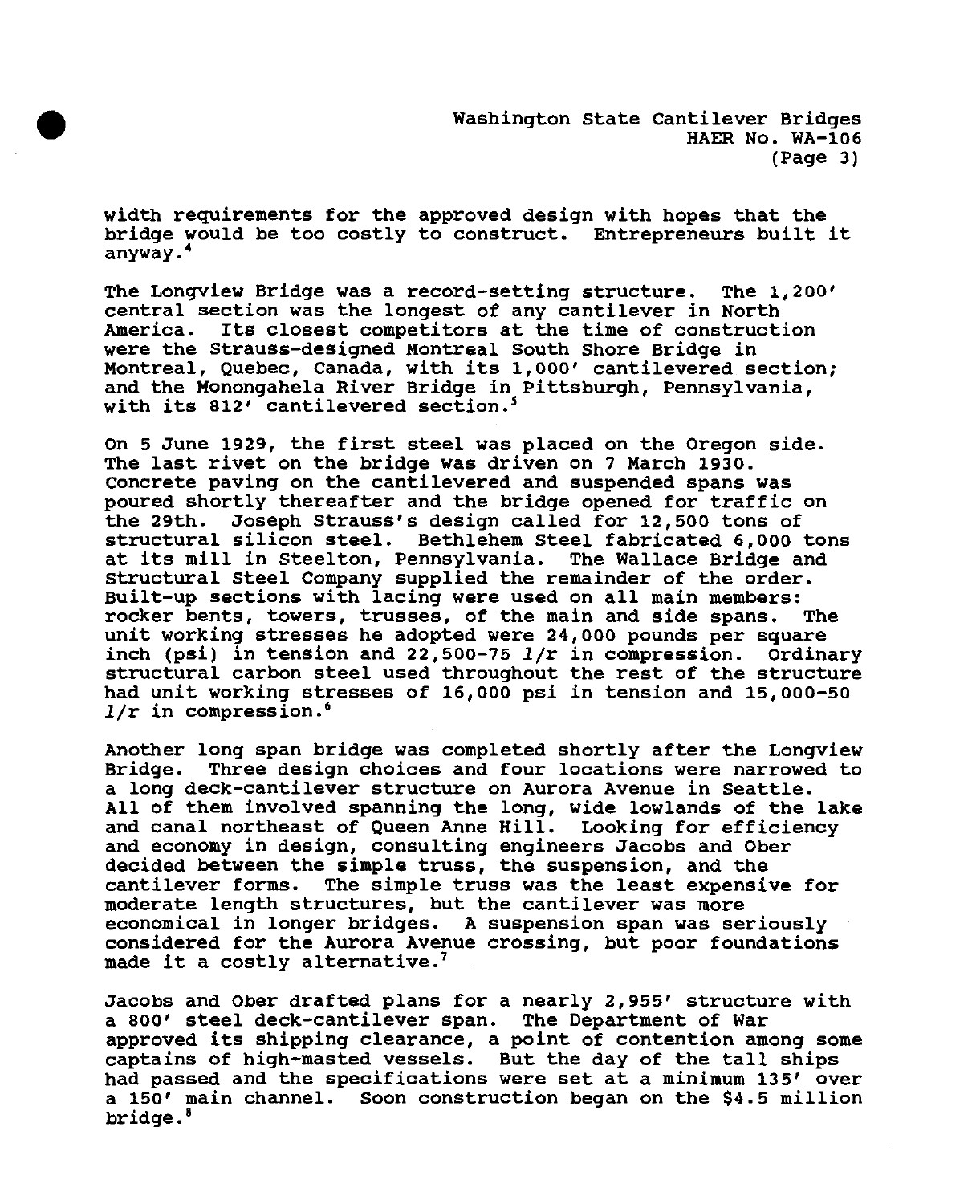The bridge was completed by early 1932, with only the roadway approaches of a newly realigned Aurora Avenue yet to finish. The Aurora Avenue Bridge became the second longest cantilever in the state, outdistanced only by the Longview Bridge, completed in 1930, on the lower Columbia River (HAER No. WA-89).

The Washington Department of Highways constructed many steel truss bridges in the 1920s, 30s, and 40s. They all conformed to an evolving set of standardized plans that the agency created in the 1920s and periodically updated with improved rolled sections and other components that kept the bridges efficient and costeffective. In 1935, it designed and built two 950' steel cantilever structures, a deck truss over Deception Pass in Puget Sound and a through truss over the Columbia River at the site of Grand Coulee Dam.

Striking similarities exist between the Deception Pass Bridge and the Grand Coulee structure. The dimensions of their cantilever arms and suspended spans are identical and total 550'. Even though the Grand Coulee Dam bridge is a through truss and the Deception Pass Bridge is a deck truss, their bracing patterns were quite similar, if not identical. Both have sloping bottom chords, but the Grand Coulee's becomes horizontal under the suspended section, while the Deception Pass's continues its taper to mid-span. Washington Department of Highways engineer O. R. Elwell designed the Deception Pass Bridge, while the Grand Coulee Bridge was a collaborative effort between R. W. Finke (Washington Department of Highways) and A. F. Walter and H. R. McBirney, engineers for the Bureau of Reclamation. Both bridges were designed with an H-15 load rating prescribed by the American Association of State Highway Officials for most structures on primary roads. The Grand Coulee Dam bridge, though, has a floor and floor framing strengthened to an H-20 rating to safely accommodate heavy construction equipment.<sup>9</sup>

The Grand Coulee Bridge was erected 3,000' down river from the dam site and connected the United States Bureau of Reclamation's "Engineers' Town," on the river's west side, with the civilian contractor's employee town, Mason City, to the east. It served an important role in the Grand Coulee Dam's construction by carrying truck traffic associated with the project. Later, after the dam's completion, the bridge and the adjoining road became part of the state's improved highway system.<sup>10</sup>

The Washington Department of Highways chose the cantilever structure over other options, including steel or reinforcedconcrete arches or steel through trusses, at Grand Coulee Dam and other locations on the Columbia River system because it was the most prudent alternative given the geology. For many Columbia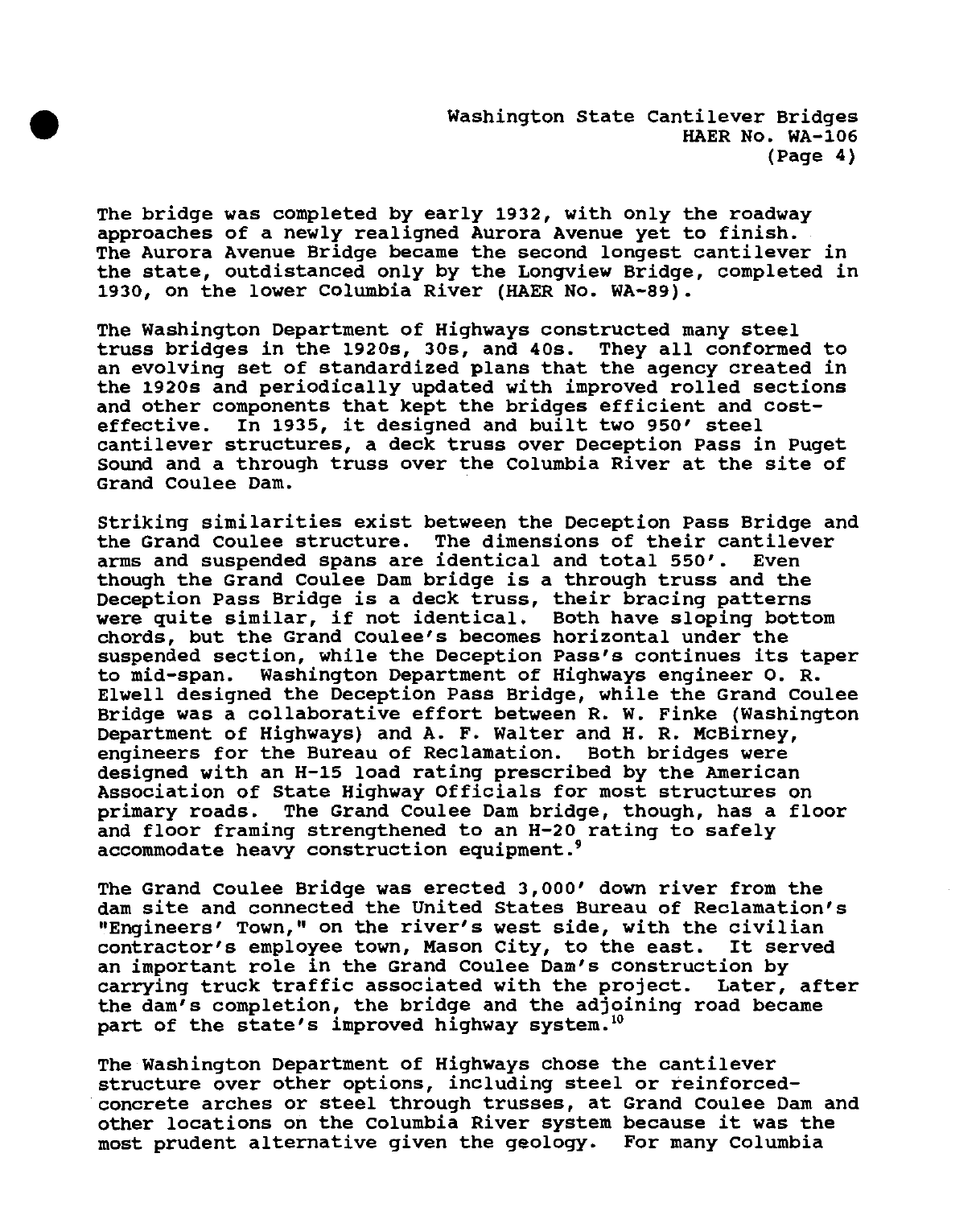River crossings, other designs were less economical to construct. The broad, deep main channels of the river made the falsework arches costly. At Grand Coulee Dam, the stream's width, over 600', necessitated a series of at least two deck or through arches, with one or more heavy piers to counter thrust. A series of simple through or deck truss spans also required several piers in the channel, where excavation to firm foundations was costly and time consuming. A prime objective in constructing the Grand Coulee bridge was to erect it in a timely manner so that the Grand Coulee Dam project could use it. The chosen design, with its 950' steel section rested on two stepped concrete piers founded near the edges of the Columbia River's channel.

The Deception Pass Bridge and the nearby Canoe Pass Bridge (HAER No. WA-104), a steel deck arch, are surrounded by steep cliffs of Whidbey Island and Pass Island, which split the ship passage into Deception Pass and Canoe Pass. Treacherous swirling currents, combined with Deception Pass's width made an arch similar to the Canoe Pass bridge impracticable. A structure that was compatible with the steel arch and provided a sense of continuity for the crossings was necessary. The best design alternative given concerns for aesthetics, economics, and engineering efficiency made a deck truss cantilever the best choice for the location.

For both the Grand Coulee and Deception Pass cantilever structures, all major members, upper and lower chords, vertical posts, diagonals, deck beams, and top struts were constructed of pairs of built-up channel and strap lattice to form light-weight members. Lesser components similarly consist of angle steel connected by a lattice web. The suspended spans' configuration was a simple Warren truss.<sup>11</sup>

As much silicon steel as possible was included in the bridges' design because of its working stress of 24,000 psi, compared to carbon steel with its working stress of 18,000 psi, gave it greater capacity for the same member dimensions. All connections were riveted except where pins attached the anchor arms to anchorage shoes, where the suspended span met the cantilevered spans, and where the structure rested on the main piers. The four positions where the suspended span attached to the cantilevers were pinned with allowance for structural expansion and contraction. The lower connections, however, were fitted with shear locks to prevent transverse motion.<sup>12</sup>

Truss bridge construction in Washington had evolved a bit from 1935 to 1940. Several simple truss spans and two larger steel cantilever structures, the Columbia River Bridge at Kettle Falls and the Spokane River Bridge at Fort Spokane, all show this with liberal use of economically-produced punch plate in diagonal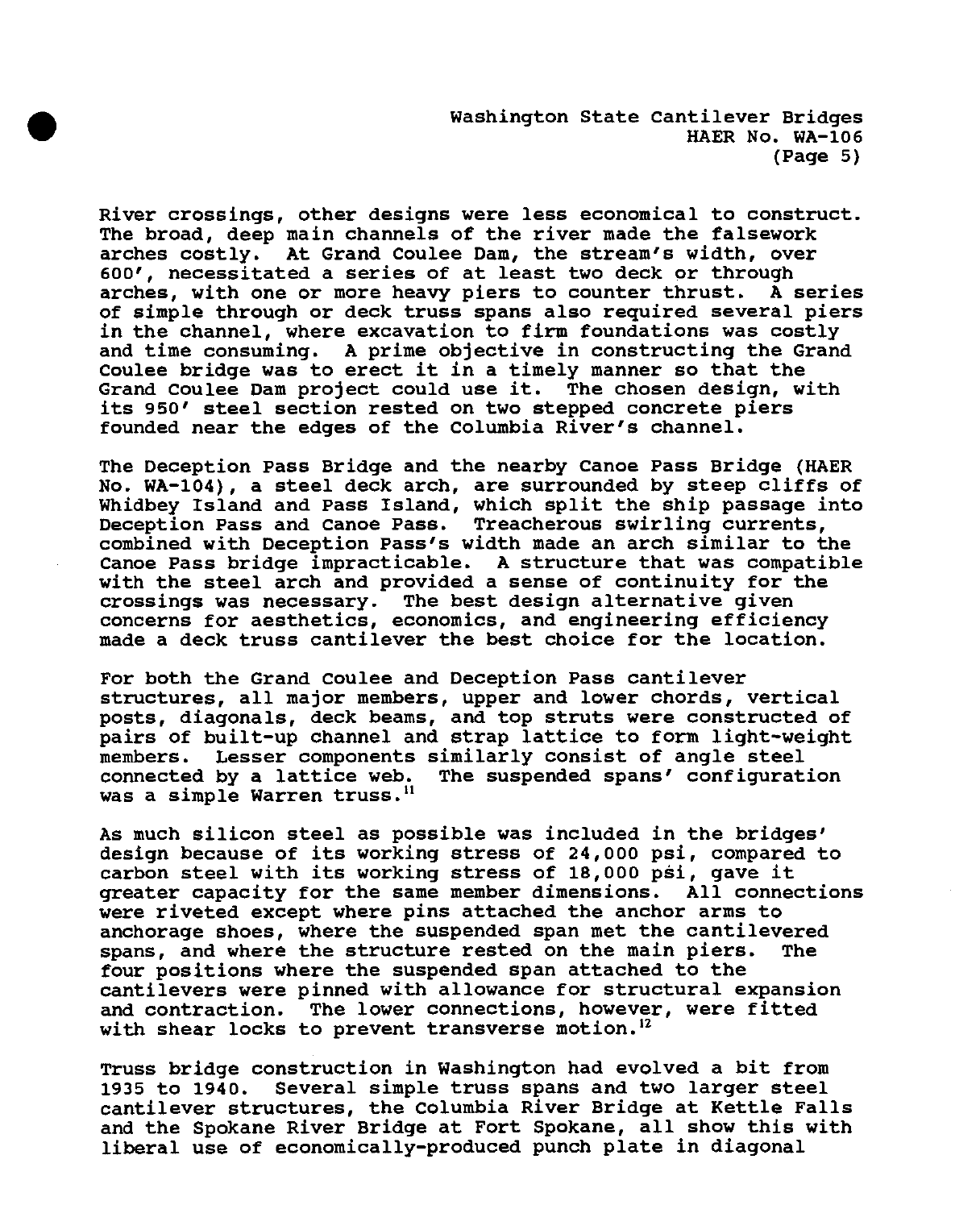bracing and aesthetically-pleasing curved portal and overhead bracing.<sup>13</sup>

The Columbia River Bridge at Kettle Falls with its 600' steeltruss cantilevered and suspended structure has the longest central span of any highway bridge built in the state of Washington in the 1940s. The U.S. Bureau of Reclamation financed construction of this structure and the Spokane River Bridge at Fort Spokane as part of a highway relocation program in conjunction with the Grand Coulee Dam--Columbia Basin Reclamation<br>Project. The dam's construction raised the Columbia River. The dam's construction raised the Columbia River, creating the Franklin D. Roosevelt Lake. The reservoir's formation necessitated replacing the two highway bridges and one railroad structure.<sup>14</sup>

Because the Grand Coulee Dam construction was ahead of schedule, the Department of Highways and the Great Northern Railroad had to rapidly select and construct replacement bridges near Kettle Falls. The existing highway structure, a steel deck cantilever, had a truss depth of 90' at its piers. But even with their taper at mid-span, the trusses were too low for the higher anticipated water level. Reusing the existing bridge by placing it on extended piers required creating longer and higher approach spans and embankments to reach the road deck. Compounding this was the need to maintain traffic access to the bridge because of its importance on the state's primary and secondary highway systems. The solution was to build a new, parallel structure and demolish the 1929 bridge at its completion.<sup>15</sup>

The design for the riveted steel truss portion of the bridge proved cost-effective. Its sloping bottom chords on the anchor and cantilever spans produced a savings in pier construction. Unlike the proposed remodelling of the 1929 bridge, the new structure's through-truss design provided necessary shipping clearance without extraordinary fill to keep the truss above the high water line. The 1941 bridge provided 45' clearance from the anticipated mean water level of Lake Roosevelt, which was over 100' higher than the naturally flowing Columbia River at this point.<sup>16</sup>

Unlike the Kettle Falls structure, with its sloped bottom chords on its cantilever and anchor arm spans, the Spokane River Bridge at Fort Spokane is truly a through truss with its bottom chords continuously horizontal. Close shoreline clearances did not permit using anchor arm trusses with sloped bottom chords. The Spokane River Bridge's design harkens back to the early twentieth century structures, with its cantilever and anchor arm top chords sloping downward from above the channel piers before connecting to the suspended span and anchor points. But its modified Warren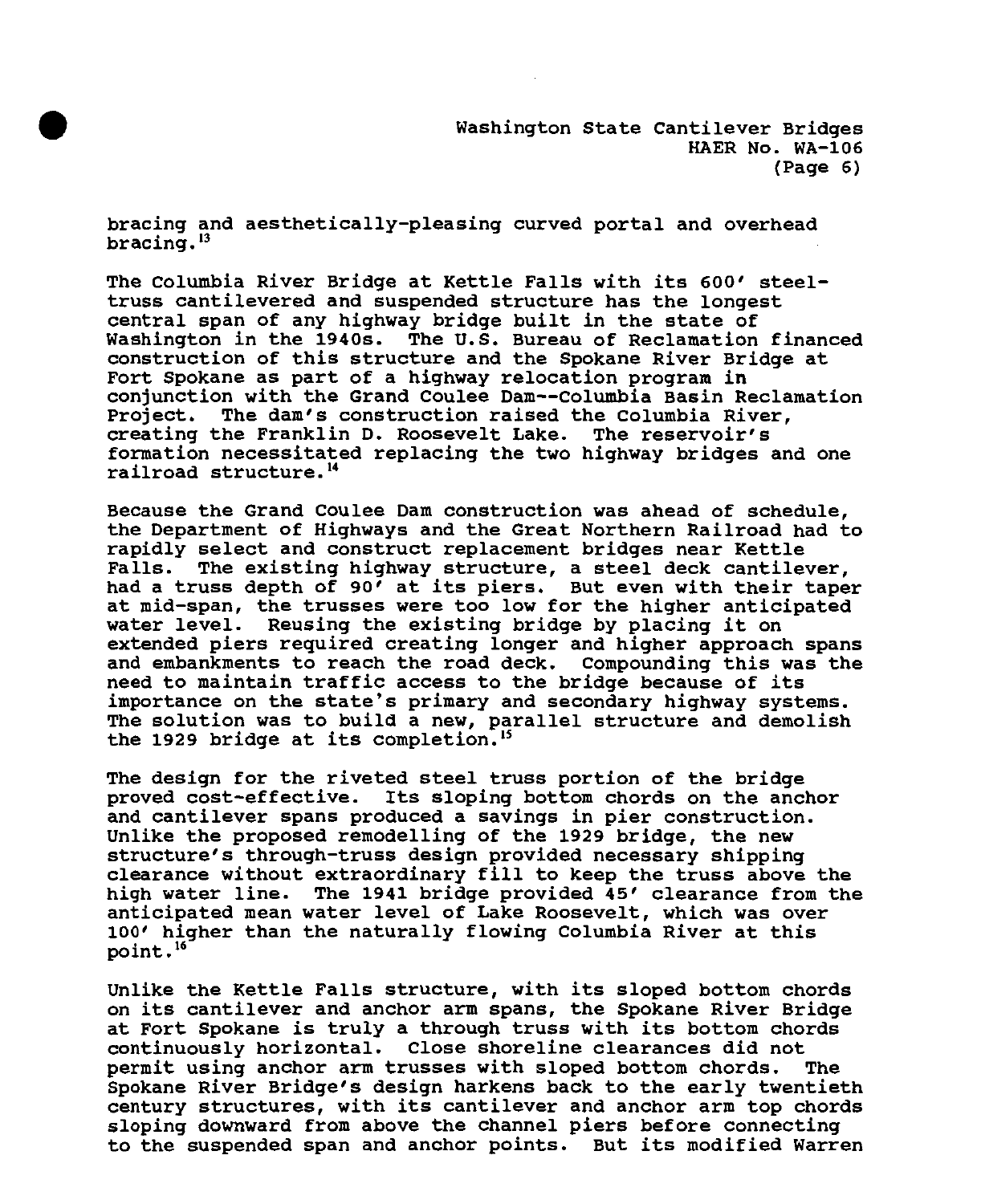truss panels are free from the cluttered appearance that intermediate bracing gave to those bridges and also falls in line with the Washington Department of Highways' mandate to produce sturdy, reliable, and economical bridges through standardizedplan--standardized-component methods.<sup>17</sup>

Specifications called for both much silicon steel in addition to carbon steel in the structure. Again, as with the Columbia River Bridge at Kettle Falls, the Department of Highways used rolled channels with riveted punch plates. Likewise, a curved lower member was employed in both the overhead and portal bracing. In addition to providing pleasing outlines, its shape gave additional rigidity because of the thrusting action of the arch to the verticals and inclined endposts, respectively. The floor system consists of I-beam construction.<sup>18</sup>

Cantilever bridge construction in Washington rings true to Carl Condit's comments on this design form. Advances in steel components and steel construction methods, along with changing ideas of aesthetics in truss bridge design, in general, caused an evolution in cantilever bridges in North America, One sees a progression in design form and advances in components in comparing the Vantage Ferry/Lyons Ferry and Longview bridges of the late 1920s with the Deception Pass and Grand Coulee Dam bridges of the mid-1930s with the Kettle Falls and Fort Spokane bridges of the 1940s, one sees a progression in Washington's cantilever bridge design. Furthermore, those cantilever highway bridges in the state that are no longer extant or are still in use but not part of the study bolster this argument. In sum, steel cantilever bridges were and are a significant part of Washington highway bridge history.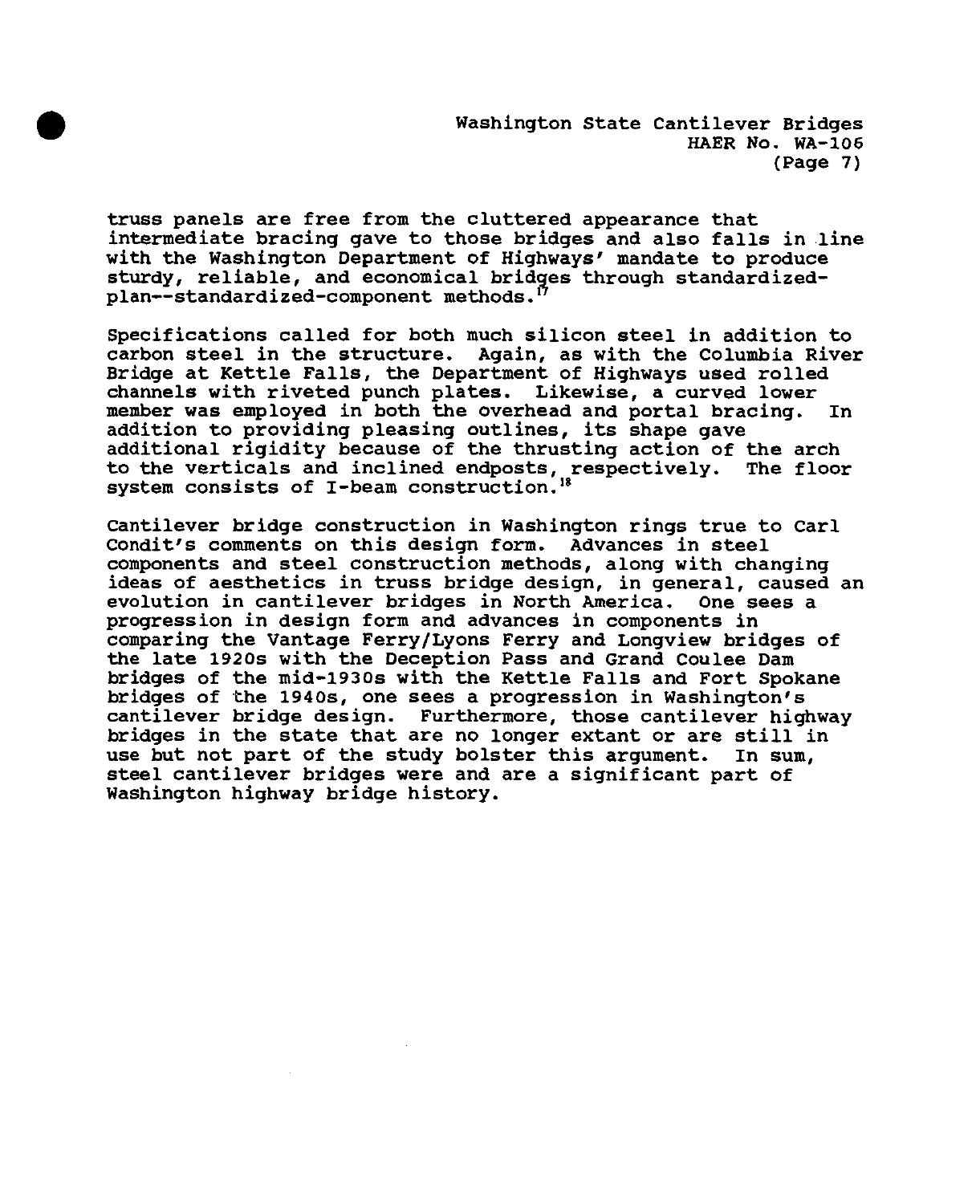## SELECTED BIBLIOGRAPHY

- Andrew, Charles E. "Recent Bridge Work of the Washington State Highway Department." *Western Construction News* <sup>2</sup> (10 March 1927): 30-31.
- Averill, Walter A. "Grand Coulee Low Dam." *Pacific Builder and Engineer* <sup>40</sup> (6 October 1934).
- Condit, Carl. *American Building Art, the Nineteenth Century.* New York: Oxford University Press, 1960.

*American Building Art, the Twentieth Century.* New York: Oxford University Press, 1961.

- "Lake Union Bridge Provides New Traffic Ling in Seattle." *Engineering News-Record* <sup>108</sup> (3 March 1932): 313.
- "Lake Union Bridge, Seattle, Washington." *Western Construction News* (10 May 1930): 226-28.
- "Long Steel Bridges Added to Washington Highway System." *Engineering News-Record* <sup>113</sup> (25 October 1934).
- *Longview Daily News.* Bridge Opening Edition. <sup>29</sup> March 1930.
- "Longview-Rainier Interstate Bridge Over Columbia River." Western *Construction News* <sup>4</sup> (10 August 1929).
- McCrory, T. G. "Lake Union Bridge Completed." *Civil Engineering* 1 (September 1931): 1092-94.
- Nullet, Lewis and Joan Nullet. *A Brief History of Kettle Falls: the First Fifty Years,* n.p., 1992.
- "The 1,200-Ft. Cantilever Bridge at Longview, Wash." *Engineering News-Record* 104 (15 May 1930): 804-06.
- U.S. Department of the Interior. Bureau of Reclamation. Columbia *River Highway Bridge at Grand Coulee Dam: Schedules, Specifications, and Drawings*. Washington, DC: Government Printing Office, 1934.
- U.S. Department of the Interior. National Park Service. "National Register of Historic Places Nomination Form for the Columbia River Bridge at Kettle Falls, Ferry and Stevens counties, Washington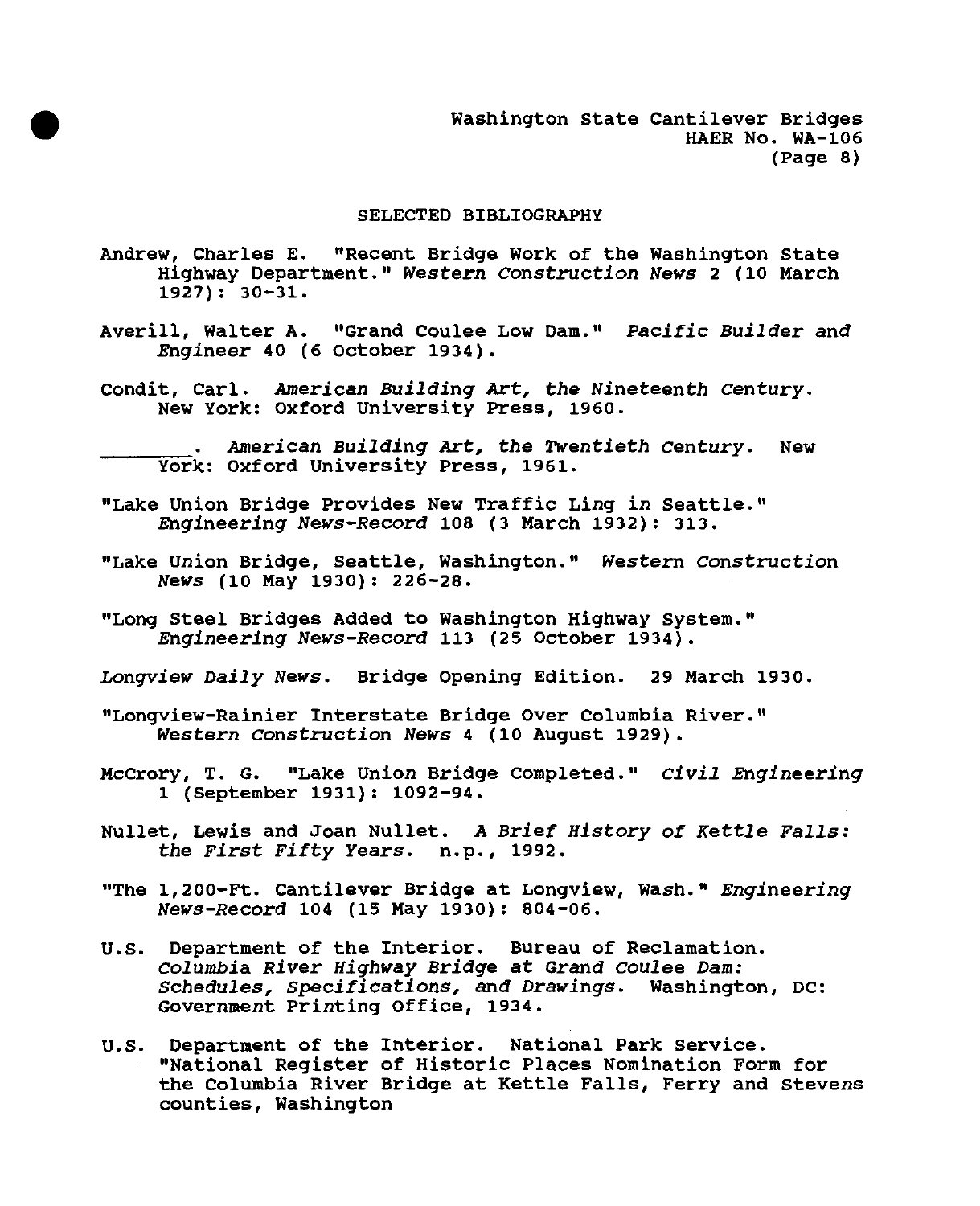Washington State Cantilever Bridges HAER No. WA-106 (Page 9)

Washington. State Department of Transportation. Bridge Preservation Section. Bridge Files.

 $\sim$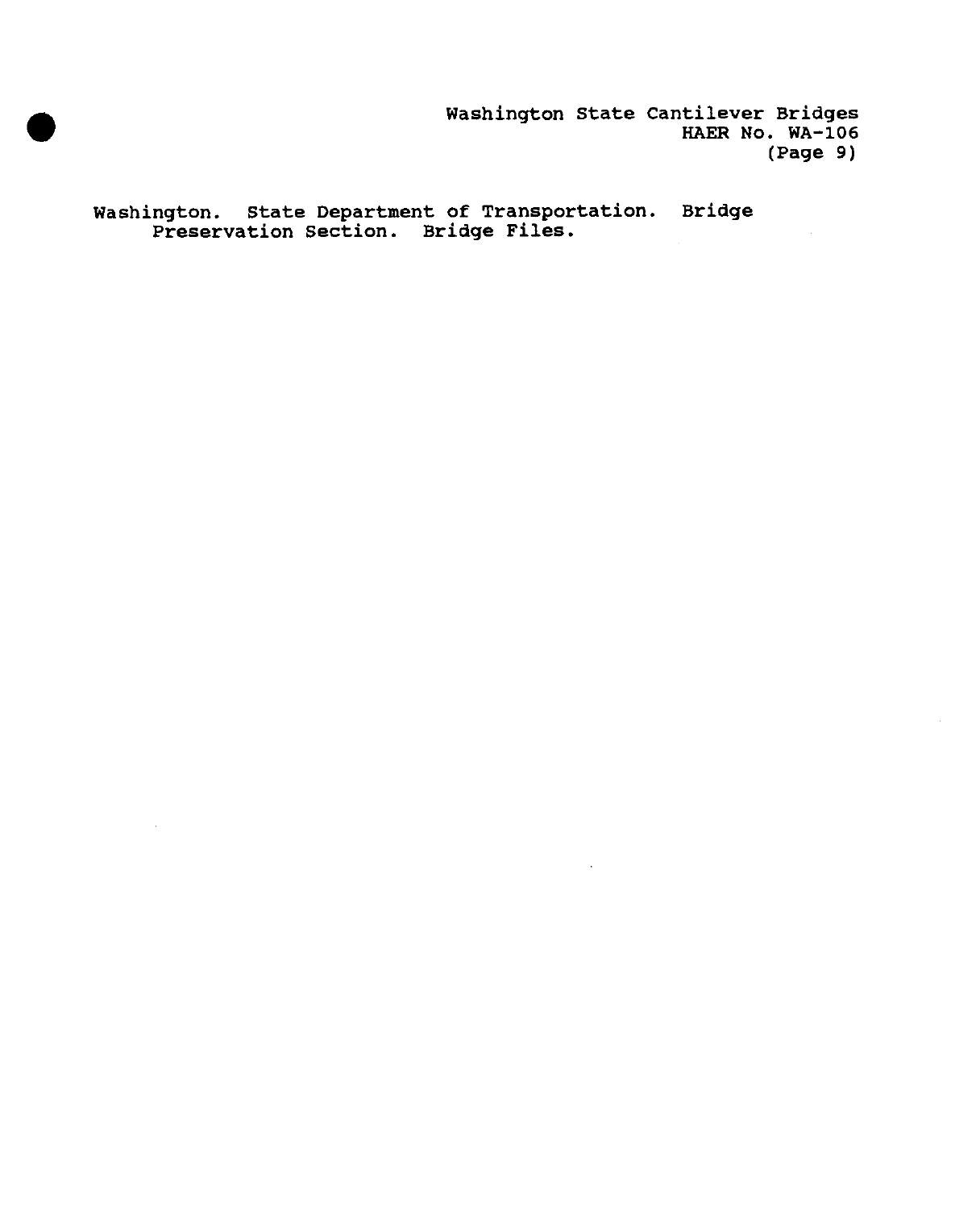Washington State Cantilever Bridges HAER No. WA-106 (Page 10)

#### NOTES

<sup>1</sup> Carl Condit, *American Building Art, the Nineteenth Century* (New York: Oxford University Press, 1960), 152-54; Condit, *American Building Art, the Twentieth Century* (New York: Oxford University Press, 1961), 104 (quote).

<sup>2</sup> Charles E. Andrew, "Recent Bridge Work of the Washington State Highway Department," *Western Construction News* <sup>2</sup> (10 March 1927): 30-31.

<sup>3</sup> Washington, Department of Highways, *Eleventh Biennial Report of the State Highway Engineer, 1924-1926,* 59-60; Andrew, "Recent Bridge Work of the Washington State Highway Department," 30-31; "Vantage Bridge, No. 7/201," Kardex Cards in "Snake River Bridge at Lyons Ferry, No. 261/125," Correspondence File, Bridge Preservation Section, Washington State Department of Transportation, Olympia, WA [WSDOT].

<sup>4</sup> "The 1,200-Ft. Cantilever Bridge at Longview, Wash.," Engineering News-Record 104 (15 May 1930): 804-06; "Cantilever Span One of Longest," *Longview Daily News,* Bridge Opening Edition, <sup>29</sup> March 1930.

<sup>5</sup> Ibid.

<sup>6</sup> "Here's Chronological Story of Bridge from Beginning," *Longview Daily News,* Bridge Opening Edition, <sup>29</sup> March 1930; "Longview-Rainier Interstate Bridge Over Columbia River," *Western Construction News* <sup>4</sup> (10 August 1929): 403; "The 1,200-Ft. Cantilever Bridge at Longview, Wash.," 805.

<sup>7</sup> T. G. McCrory, "Lake Union Bridge Completed," *Civil Engineering* <sup>1</sup> (September 1931): 1092-94; "Lake Union Bridge Provides New Traffic Ling in Seattle," *Engineering News-Record* <sup>108</sup> (3 March 1932): 313.

<sup>8</sup> McCrory, "Lake Union Bridge Completed," 1092-94; "Lake Union Bridge, Seattle, Washington," *Western Construction News,* (10 May 1930): 226-27; "Approval of Location and Plans of Bridge, September 1929," in "Aurora Avenue Bridge, No. 99/560," in Correspondence Files, Bridge Preservation Section, Washington State Department of Transportation, Olympia, WA [WSDOT].

<sup>9</sup> "Long Steel Bridges Added to Washington Highway System," Engineering *News-Record* 113 (25 October 1934): 519.